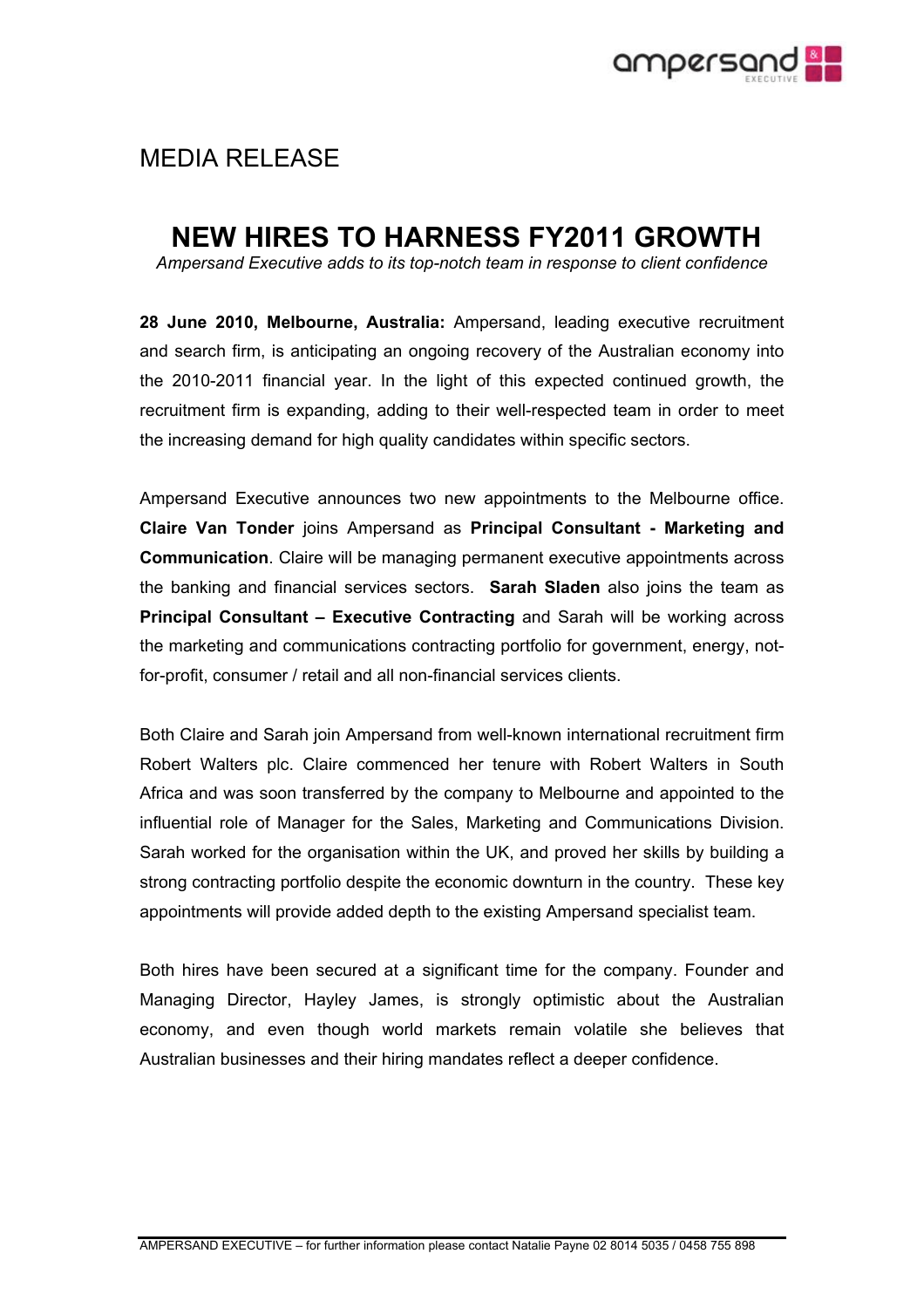

"The appointments of Claire and Sarah is in direct response to the positive mood of the market and the fact that our business activity has been steadily increasing. Where the recruitment industry in Australia has contracted significantly during the economic downturn, Ampersand Executive has experienced strategic growth across our functional areas of expertise, and on a national platform. We anticipate future growth to the team as we move into the 2011 Financial Year," said Hayley. "Even though there is lot of discussion about the European economies and how these may affect the global recovery, our clients are anticipating that Australia will ride out the turmoil. Our blue-chip client base remains true to their growth plans with corporate Australia recovering confidently. There is however a continued emphasis on cost rationalisation and risk management."

"As a result, our clients continue to strategise to attract the best top talent for their critical functions – they are systematically planning their hires. More organisations are looking to Ampersand for market intelligence about the available talent in their sectors, and requesting proactive and cross-regional mapping of potential candidates for their decision-making roles. We believe our clients continue to maintain a strong confidence in the continued growth agenda of their businesses."

With big business undertaking such strategic research and comprehensively identifying top talent, Hayley James recommends that employers continue to assess their EVP and methodologies to attract, engage and retain talent.

"As the economy experiences a recovery, staff will start to be tempted by tailored incentives from competitors. It's important to get senior staff incentives right, and keep their wisdom in your business."

## **#ENDS**

For more information, please contact Natalie Payne **DEC Communications for Ampersand Executive** 02 8014 5035/ 0458 755 898 natalie@deccommunications.com.au

## **About Ampersand Executive**

Ampersand Executive is a leading, specialist executive recruitment firm with proven expertise in sourcing, attracting and securing top talent in the areas of corporate communications, marketing, sales, strategy, human resources and senior management and leadership appointments. The firm provides permanent and executive contract recruitment services to a broad range of industries including;